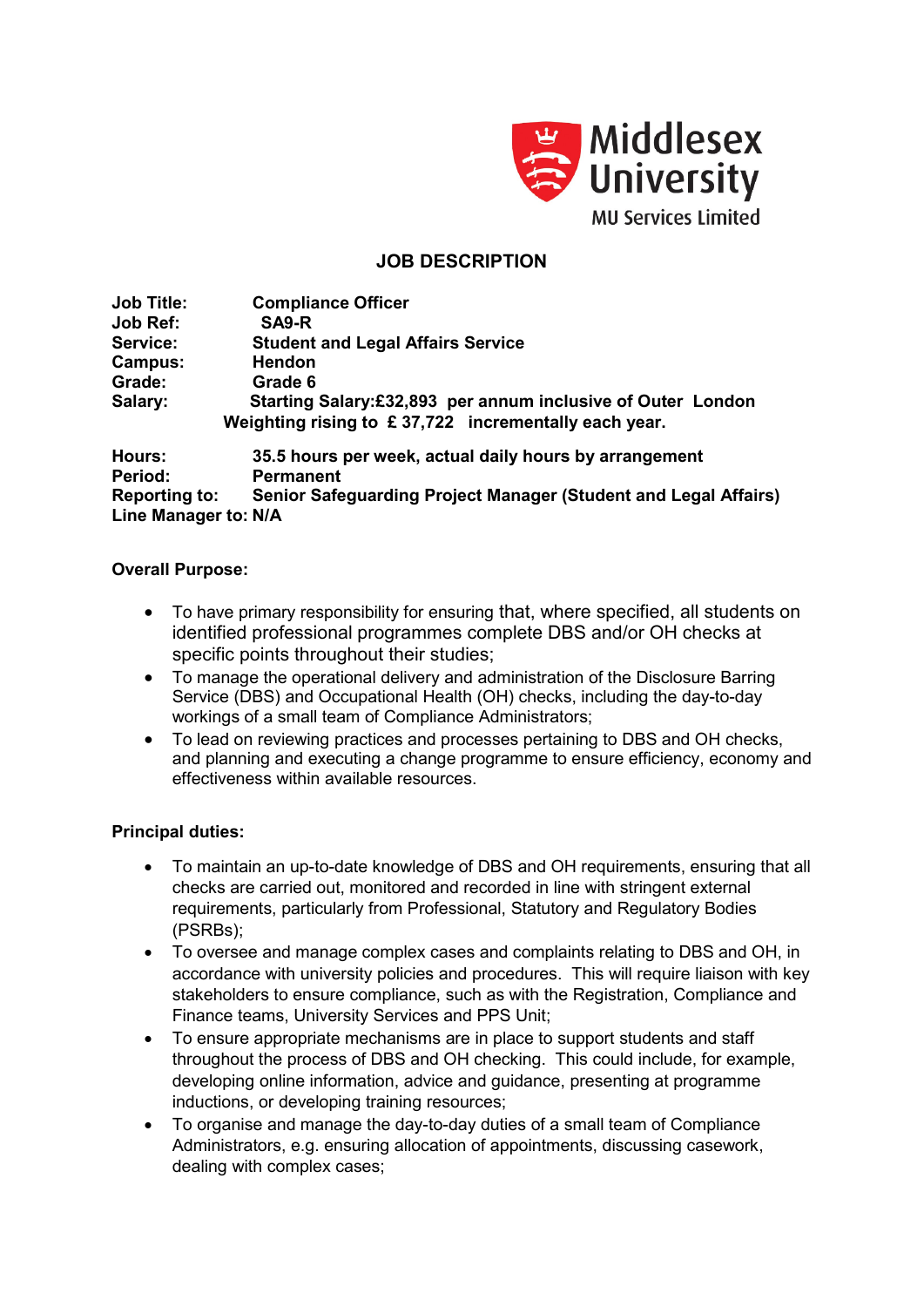- To lead on identifying better ways of working within the team. This will involve working closely with the Compliance Administrators in building a culture of teamwork, openness to change and solution-focussed resilience to challenges;
- To develop, deliver and review an action plan which addresses the need for greater efficiency and economy whilst also ensuring a high level of service is maintained. One area of focus will be to identify and eliminate unnecessary complexity within processes, for example by reviewing online data management systems, such as Atlantic Data, and working practices with external stakeholders, such as OH Trusts. This will require a pro-active approach to the delivery of projects to continually improve and evolve DBS and OH processes and procedures;
- To engage a wide range of stakeholders/end-users, both at the University (e.g. programme leaders, students, admissions, placement teams, service providers) and externally (e.g. OH trusts/Units, Atlantic Data, organisations related to PSRB) to ensure processes are in place for effective working across the University;
- To coordinate the tracking, monitoring and populating of data on completion of checks; maintaining relevant databases, and; ensuring accurate data is provided for various reports e.g. PSRB monitoring and audit data or management reports for the PPS Unit, PBLU and academic teams;
- To report on progress made to various stakeholders in various formats, including written reports and face-to-face presentations. The post-holder, for example, will collaborate on delivering periodic reviews, collating and responding to feedback, and ensuring buy-in for proposed service-level changes.

# **Other Duties**

- To work with colleagues within Student & Legal Affairs to develop systems, policies and/or procedures to support the development of Student & Legal Affairs as a service;
- To support the work of Compliance Manager, for example, in responding to subject access requests (SARs), freedom of information requests (FOIRs), environmental information requests and; ensuring Prevent duty compliance, including data requirements of the annual OfS accountability and data return;
- To undertake any other duties as required by the Director of Student Affairs.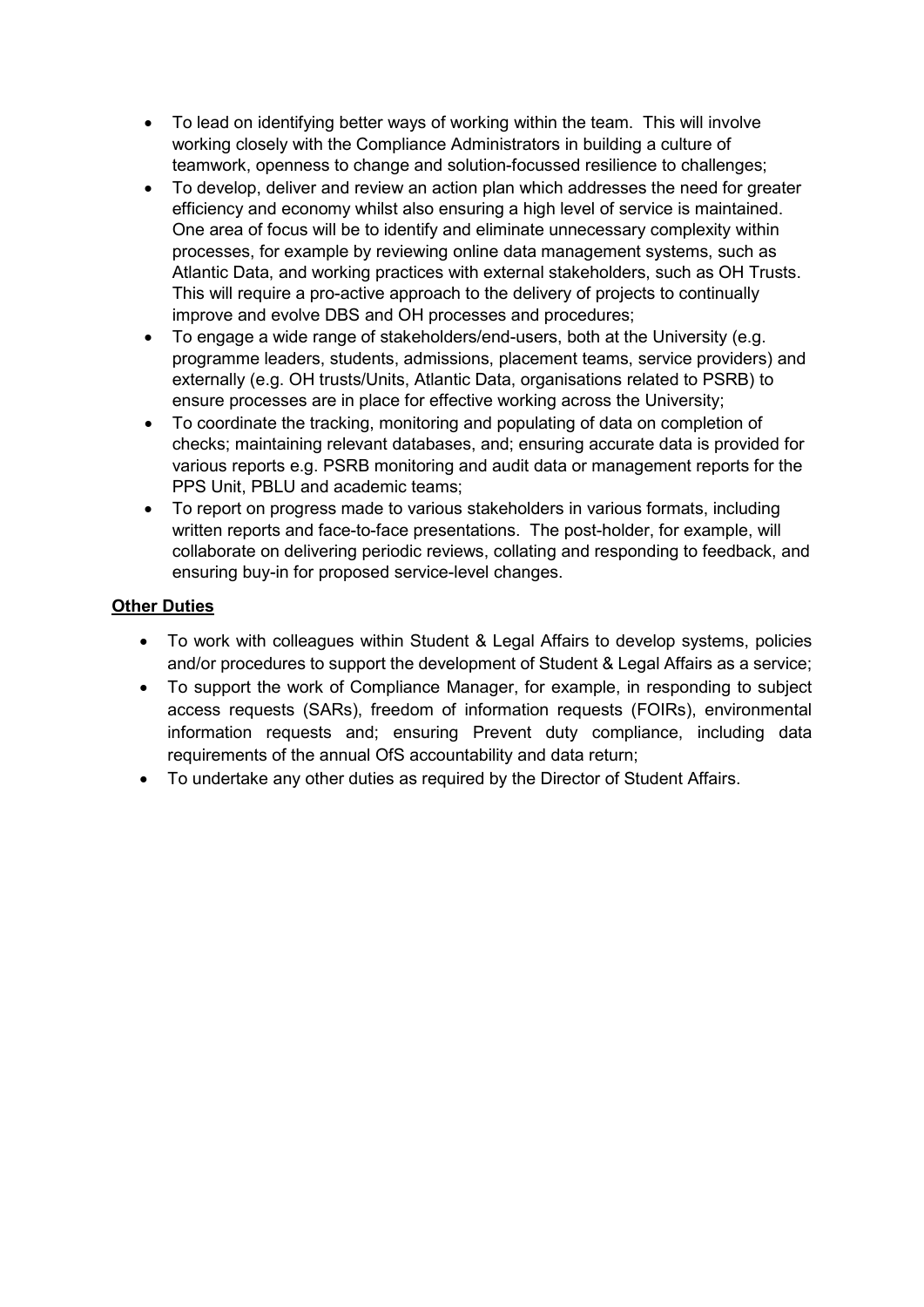# **PERSON SPECIFICATION**

| <b>Job Title:</b> | <b>Compliance Officer</b> |
|-------------------|---------------------------|
| Grade:            | Grade 6                   |
| Campus:           | Hendon                    |

### **Essential**

- A graduate with experience of DBS and OH compliance
- Relevant professional records management qualification or substantial equivalent experience
- Knowledge of university regulations and professional and statutory body requirements
- Proven ability to translate strategy into implementation plans
- Demonstrable communication skills (both written and oral), with the ability to tailor messages according to the audience and to convey information effectively through negotiation and influencing others
- Demonstrate the ability to think logically in analysing complex information in order to identify key issues and make effective decisions
- Demonstrable interpersonal skills, including ability to develop effective relationships with staff/external stakeholders, and a customer focused approach to service delivery
- Proven track record of planning and developing complex programmes of work in dynamic environments

## **Desirable**

• Experience of managing and leading a team

### **Equality Diversity and Inclusion Essential:**

Demonstrable commitment to fairness and the principles of equality and inclusion.

## **M U Services Limited**

Middlesex University has established a wholly owned subsidiary, MU Services Limited, to provide professional services to the University. Staff of MU Services Limited will work alongside Middlesex University staff and will be employed by MU Services Limited. All University policies and procedures and the University Professional Services Staff Handbook will apply to MU Services Limited staff during their employment, unless where expressly stated otherwise.

### **Leave:**

30 days per annum plus eight Bank Holidays and seven University days taken at Christmas (pro rata for part-time staff) which may need to be taken as time off in lieu.

**Flexibility:** Please note that given the need for flexibility in order to meet the changing requirements of the University, the duties and location of this post and the role of the postholder may be changed after consultation. The balance of duties may vary over time and will be reviewed as part of the appraisal process.